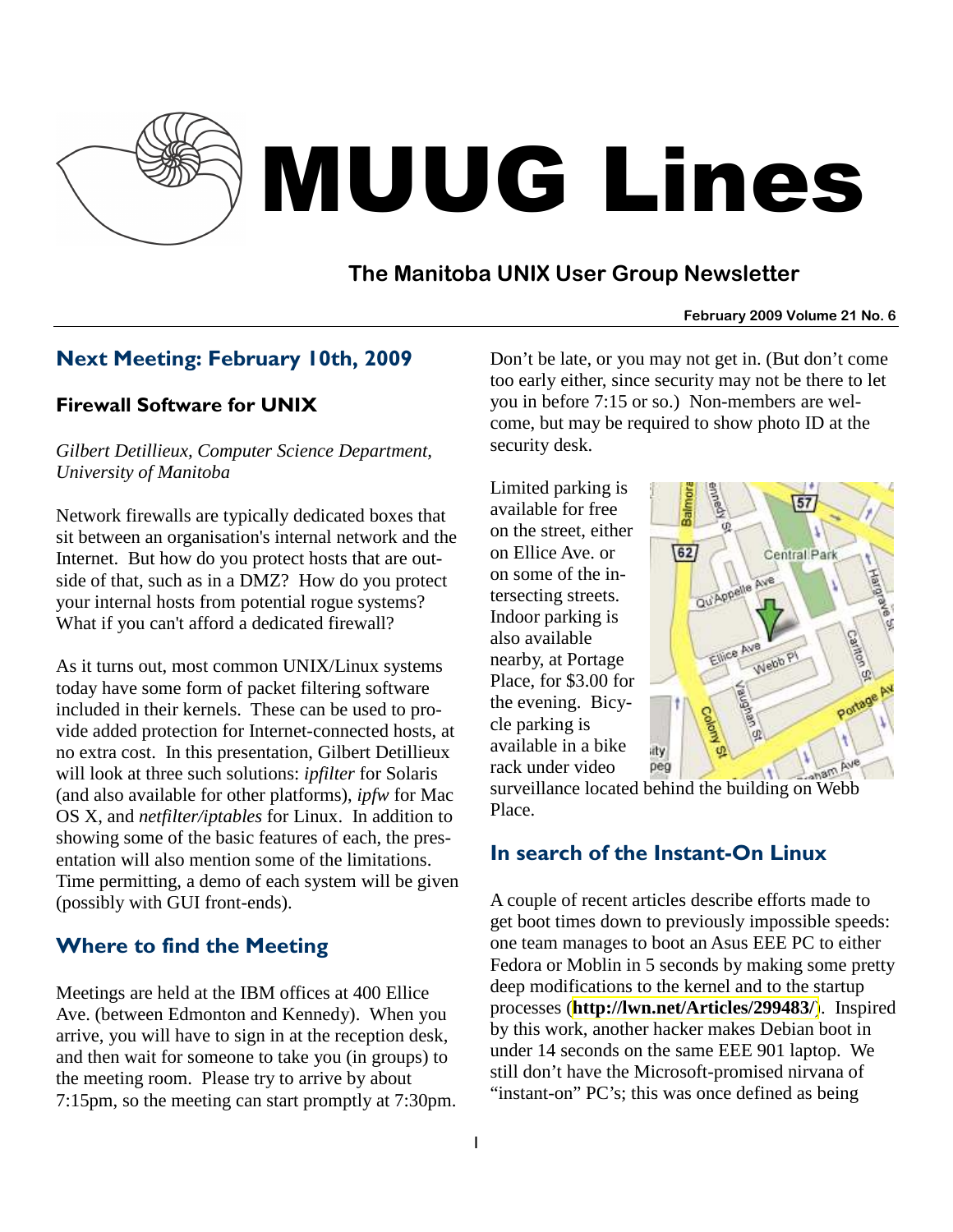"ready" in under four seconds. Of course, this was in an era where CRTs took more than four seconds to warm up coming out of sleep mode, so maybe we just never knew those Windows systems really *were* instantly-on?

Coreboot (**[www.coreboot.org](http://www.coreboot.org/)**), formerly known as LinuxBIOS is one of a few projects underway to eliminate or replace the standard PC BIOS, whose architecture dates back to the original IBM PC in the 1980's. OpenFirmware and EFI-based systems don't seem to have improved boot times much, so some projects are taking pages from the embedded-systems handbook and trying to apply them to standard consumer hardware.

## Open-Xchange nabs \$9 million to fight **Exchange**

*From [http://news.cnet.com/8301-13505\\_3-10082518-](http://news.cnet.com/8301-13505_3-10082518-16.html?part=rss) [16.html?part=rss](http://news.cnet.com/8301-13505_3-10082518-16.html?part=rss), posted by Matt Asay.* 

Open-source email company Open-Xchange has raised a \$9 million Series B round in a difficult financing environment, bringing its total funding to \$17.8 million.

With this fresh infusion of cash Open-Xchange is expected to mount a more serious challenge to Microsoft's ubiquitous Exchange product. Open-Xchange claims 8.4 million paid mailboxes worldwide.

The real question for the company will be how to expand into enterprises. Most open-source software companies tend to infiltrate enterprises at the departmental level, proliferating from an initially small beachhead. Email, however, doesn't really work this way. Unlike an ECM or CRM system, it's tough to go off the company's Exchange or Domino grid to dally with Open-Xchange. It's a bit of an all-or-nothing approach.

It will also be interesting to see how it fares against Zimbra. There was a possibility of Zimbra getting buried in the Yahoo! mess, but the opposite seems to have happened. Zimbra's business has accelerated

within Yahoo!, making life a bit more difficult for Open-Xchange.

## Sun Microsystems Launches Latest Version of OpenSolaris; Unveils Time Slider Visualization Tool and New Partnership with Toshiba to Build Line of OpenSolaris Laptops

OpenSolaris provides a platform for developers to take their work from testbed to worldwide deployment. New features in OpenSolaris include Time Slider, an easy to use graphical interface that brings powerful ZFS functionality, like instant snapshots, to all users. Developers also have expanded access to repositories allowing them to get innovations out to all OpenSolaris users through the updated package manager. Sun also extended OpenSolaris subscription options to meet the growing needs of customers who are deploying open source solutions. Customers wanting to run OpenSolaris as their OS of choice now have two affordable subscription support plans from Sun - production and essentials - depending on their technology and business needs.

Sun and Digital Products Division of Toshiba America Information Systems announced their partnership to deliver OpenSolaris pre-installed on Toshiba laptops in the United States in early 2009. "We are very pleased to announce plans to include the OpenSolaris OS pre-installed on several of our award winning business Laptops," said Carl Pinto, vice president of product planning and product marketing, Digital Products Division, Toshiba America Information Systems, Inc. "Sun and Toshiba share a passion for innovation and strong engineering design, and we are excited to be collaborating to optimize OpenSolaris for our platforms."

## New & Updated Distributions

As reported previously, there just aren't enough Linux and UNIX distributions out there. Fortunately, people are hard at work to close the gap. Here's a sampling of more recent efforts.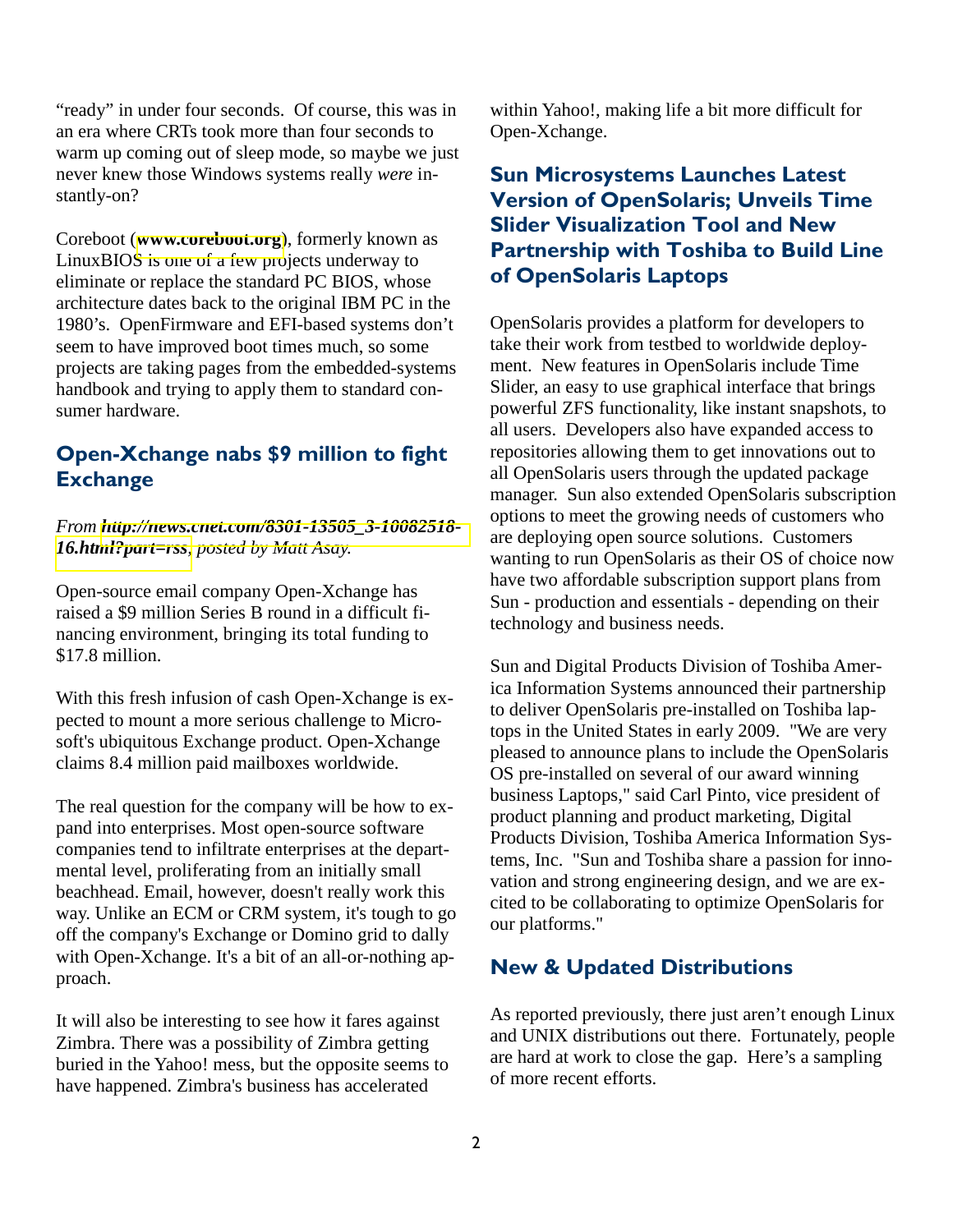### FreeBSD 7.1

The FreeBSD Release Engineering Team is pleased to announce the availability of FreeBSD 7.1-RELEASE. This is the second release from the 7-STABLE branch which improves on the functionality of FreeBSD 7.0 and introduces some new features. Some of the highlights:

- The ULE scheduler is now the default in GE-NERIC kernels for amd64 and i386 architectures. The ULE scheduler significantly improves performance on multi-core systems for many workloads.
- Support for using DTrace inside the kernel has been imported from OpenSolaris. DTrace is a comprehensive dynamic tracing framework.
- A new and much-improved NFS Lock Manager (NLM) client.
- Boot loader changes allow, among other things, booting from USB devices and booting from GPT-labeled devices.
- The cpuset(2) system call and cpuset(1) command have been added, providing an API for thread to CPU binding and CPU resource grouping and assignment.
- KDE updated to 3.5.10, GNOME updated to 2.22.3.
- DVD-sized media for the amd64 and i386 architectures

#### rPath Linux 2.0

rPath Linux is designed to be a stable, high-quality, relatively "vanilla" distribution that closely tracks upstream stable packages and is easy to make a derivative distribution from, using Conary and rBuilder Online. You can download installable ISO images from **<ftp://download.rpath.com/linux/>**.

*[Ed: rPath Linux is, as far as I know, really only used as the basis for Linux-based appliances created using the rPath toolkit, which is available online for free at*  **<http://www.rpath.org/>***. It's quite similar to any other Red Hat-derived distribution in many ways, but* 

*the creation – and use of – the Conary package management system is its main distinction.]* 

#### Foresight Linux

Foresight Linux is a Linux distribution for your desktop that features a rolling release schedule that always keeps your desktop up to date; a revolutionary package manager, Conary; the latest GNOME desktop environment and an innovative set of excellent, up to date packages, including:

- PackageKit, a GUI for managing updates and installed software
- Banshee for music management
- F-Spot for photo management
- Beagle for desktop search

Foresight Linux 2.0 is pre-installed on all Shuttle® KPC systems sold in the United States. The KPC is designed for web surfing, emailing, instant messaging, and light office applications. Shuttle is best known for its benchmark line of toaster-sized smallform-factor computers that fit just about anywhere. The KPC boasts the same small form factor and a unique changeable front image that works like a photo frame. (See **[http://us.shuttle.com](http://us.shuttle.com/)** for more information about Shuttle products.)

#### GNOME Developer Kit

Available as a VMWare image and an installable ISO, the GNOME Developer Kit is a full Linux distribution derived from Foresight Linux containing daily builds of GNOME unstable from Subversion.

#### Ubuntu 8.04.2 LTS

The Ubuntu team is proud to announce the release of Ubuntu 8.04.2 LTS, the second maintenance update to Ubuntu's 8.04 LTS release. This release includes updated server, desktop, and alternate installation CDs for the i386 and amd64 architectures.

In all, over 200 updates have been integrated, and updated installation media has been provided so that